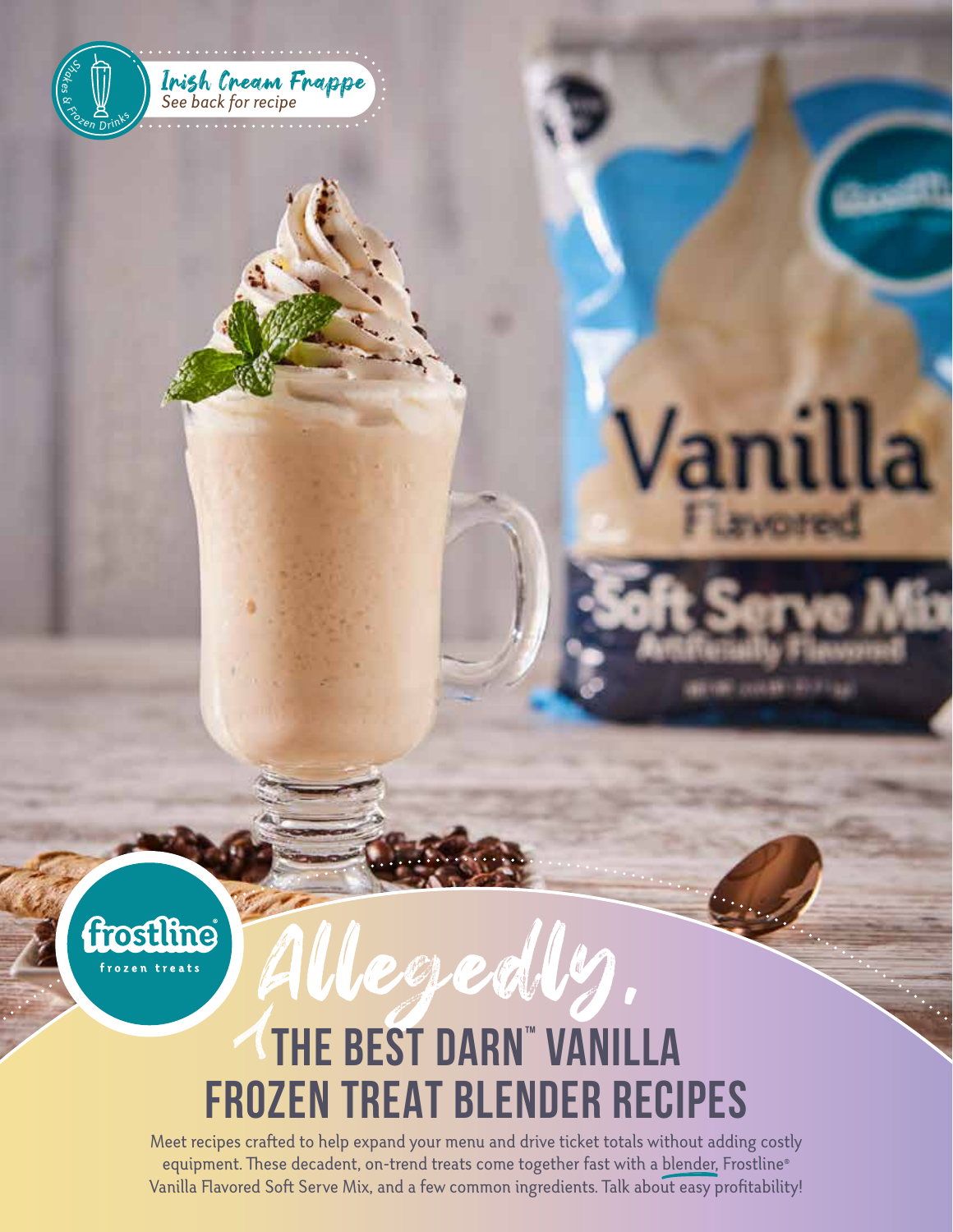

### Apple Pie A La Mode

- 1/3 cup (3 oz) Frostline® Vanilla Flavored Soft Serve Mix
- 1 cup Prepared Apple Pie Filling
- 1/4 cup (2 fl oz) Cinnamon Vanilla Flavored Liqueur
- 1/2 teaspoon Cinnamon
- 1/4 cup (2 fl oz) Apple Cider
- 16 fl oz cup ice
- Combine ingredients and blend until smooth.

#### **OPTIONS & TIPS:**

• Garnish with whipped topping and a drizzle of caramel sauce.

#### Créme Frappe Frozen Cookies N'

- 1/3 cup (3 oz) Frostline® Vanilla Flavored Soft Serve Mix
- 2 shots (2 fl oz) Espresso
- 4 fl oz Water
- 3 Chocolate Sandwich Cookies
- 16 fl oz cup Ice
- Combine ingredients and blend until smooth.

#### **OPTIONS & TIPS:**

- Frostline® Vanilla Flavored Soft Serve Mix can be substituted with Frostline® Chocolate Flavored Soft Serve Mix.
- Garnish with whipped topping and chocolate sandwich cookie crumbs.
- To thicken, add ice, or to thin, add water.
- 6 fl oz of extra strong brewed coffee can be substituted for espresso and water.



## Irish Cream Frappe

- ½ cup (3 oz) Frostline® Vanilla Flavored Soft Serve Mix
- 1/3 cup (3 fl oz) Non Alcohol Irish Cream Syrup
- $\cdot$  1/3 cup (3 fl oz) Water

*Shake*

*& <sup>F</sup><sup>r</sup>oze<sup>n</sup> <sup>D</sup>rink<sup>s</sup>*

- 
- Combine ingredients and blend until smooth.

#### **OPTIONS & TIPS:**

with alcohol-infused Irish cream.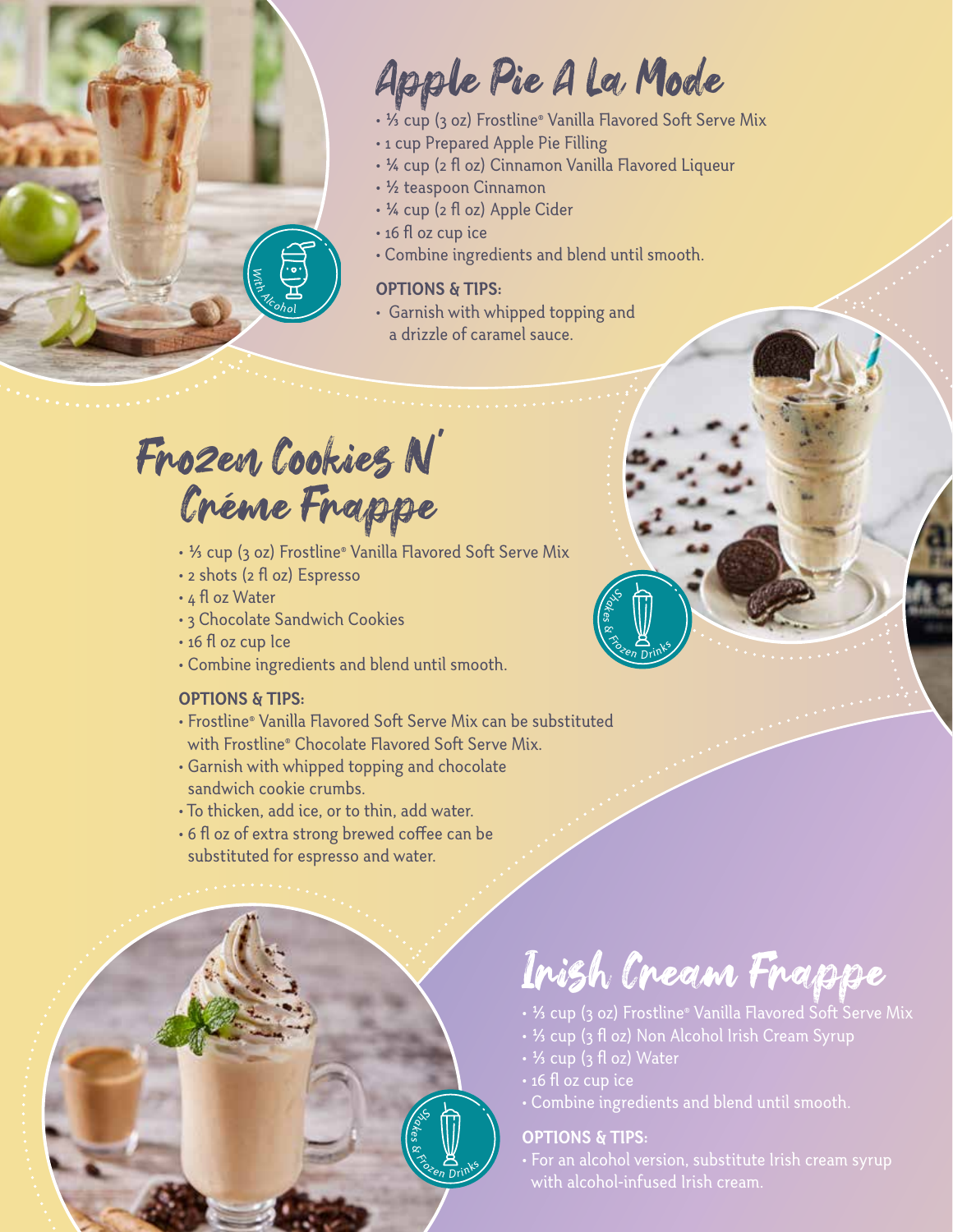#### Recipes **TO GET MORE OUT OF YOUR BLENDER**

### Strawberry Margarita Frappe

- $\cdot$  ½ cup (3 oz) Frostline® Vanilla Flavored Soft Serve Mix
- 

 $\sum_{\alpha}$   $\sum_{\alpha}$ 

- 
- 
- Combine ingredients and blend until smooth.



#### Mocha Mud Slide

- $\cdot$  ½ cup (3 oz) Frostline® Vanilla Flavored Soft Serve Mix
- 1/2 cup (4 fl oz) Strong Coffee
- 
- 1 fl oz Coffee-Flavored Liqueur
- 1 fl oz Vodka
- 
- Combine ingredients and blend until smooth.

 $\frac{1}{2}$   $\frac{1}{2}$   $\frac{1}{2}$   $\frac{1}{2}$   $\frac{1}{2}$   $\frac{1}{2}$   $\frac{1}{2}$   $\frac{1}{2}$   $\frac{1}{2}$   $\frac{1}{2}$   $\frac{1}{2}$   $\frac{1}{2}$   $\frac{1}{2}$   $\frac{1}{2}$   $\frac{1}{2}$   $\frac{1}{2}$   $\frac{1}{2}$   $\frac{1}{2}$   $\frac{1}{2}$   $\frac{1}{2}$   $\frac{1}{2}$   $\frac{1}{2}$ 

#### **OPTION & TIPS:**

- Garnish with whipped topping if desired.
- To thicken, add ice, or thin add water.

### Tropical Cherry Peach Brandy Alexander

- 1/3 cup (3 oz) Frostline® Vanilla Flavored Soft Serve Mix
- 1/4 cup Cherries
- 1/4 cup Peaches
- 1.5 fl oz Brandy
- 1 fl oz Dark Crème de Cacao
- 1/4 tsp. Nutmeg
- 1/4 cup (2 fl oz) Half & Half
- 1/4 cup (2 fl oz) Water
- 16 fl oz cup Ice
- Combine ingredients and blend until smooth.